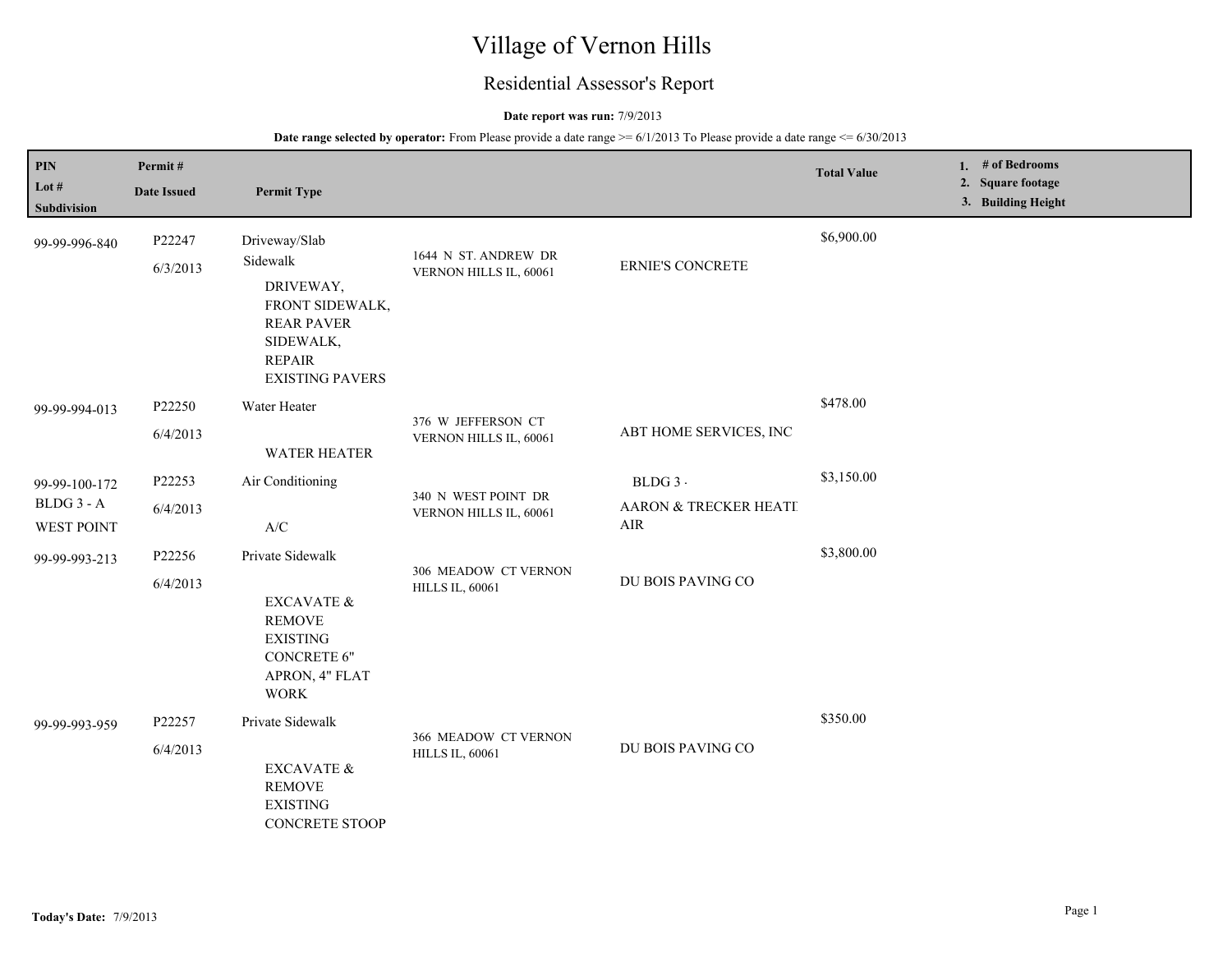| PIN<br>Lot $#$                  | Permit#<br><b>Date Issued</b> | <b>Permit Type</b>                                                                                                                                     |                                                  |                             | <b>Total Value</b> | 1. # of Bedrooms<br>2. Square footage<br>3. Building Height |
|---------------------------------|-------------------------------|--------------------------------------------------------------------------------------------------------------------------------------------------------|--------------------------------------------------|-----------------------------|--------------------|-------------------------------------------------------------|
| Subdivision<br>99-99-993-063    | P22258<br>6/4/2013            | Private Sidewalk<br><b>REMOVE &amp;</b><br><b>REPLACE</b><br><b>EXISTING STOOP</b>                                                                     | 301 FARMINGTON LN<br>VERNON HILLS IL, 60061      | DU BOIS PAVING CO           | \$350.00           |                                                             |
| 99-99-993-297                   | P22259<br>6/4/2013            | Private Sidewalk<br><b>EXCAVATE &amp;</b><br><b>REMOVE</b><br><b>EXISTING</b><br>SIDEWALK, 2<br>PIECES OFF DRIVE<br>& 1 PIECE OFF<br><b>ROAD</b>       | 309 SOMERSET LN VERNON<br><b>HILLS IL, 60061</b> | DU BOIS PAVING CO           | \$423.00           |                                                             |
| 99-99-993-131                   | P22261<br>6/4/2013            | Private Sidewalk<br><b>EXCAVATE &amp;</b><br><b>REMOVE</b><br><b>EXISTING</b><br>CONCRETE STOOP,<br>PLATFORD STEP,<br>& 2 PIECES OF<br><b>SIDEWALK</b> | 303 SOMERSET LN VERNON<br><b>HILLS IL, 60061</b> | DU BOIS PAVING CO           | \$736.00           |                                                             |
| 99-99-101-184<br>POD 18, LOT 21 | P22264<br>6/4/2013            | 1 & 2 Family New<br>LOTS 21, 22, 23 IN<br><b>RIVIERA ESTATES;</b><br>11463.43 SQ FT SF,<br>7 BRS, 11 BTHS                                              | 120 DILLON'S CT VERNON<br><b>HILLS IL, 60061</b> | 18<br>MUNSON ARCHITECTS LLC | \$2,000,000.00     | 1. $7.0$<br>2. 11,463.43                                    |
| 99-99-993-101                   | P22265<br>6/4/2013            | Private Sidewalk<br><b>EXCAVATE &amp;</b><br><b>REMOVE</b><br><b>EXISTING</b><br><b>CONCRETE STOOP</b>                                                 | 302 SOMERSET LN VERNON<br><b>HILLS IL, 60061</b> | DU BOIS PAVING CO           | \$305.00           |                                                             |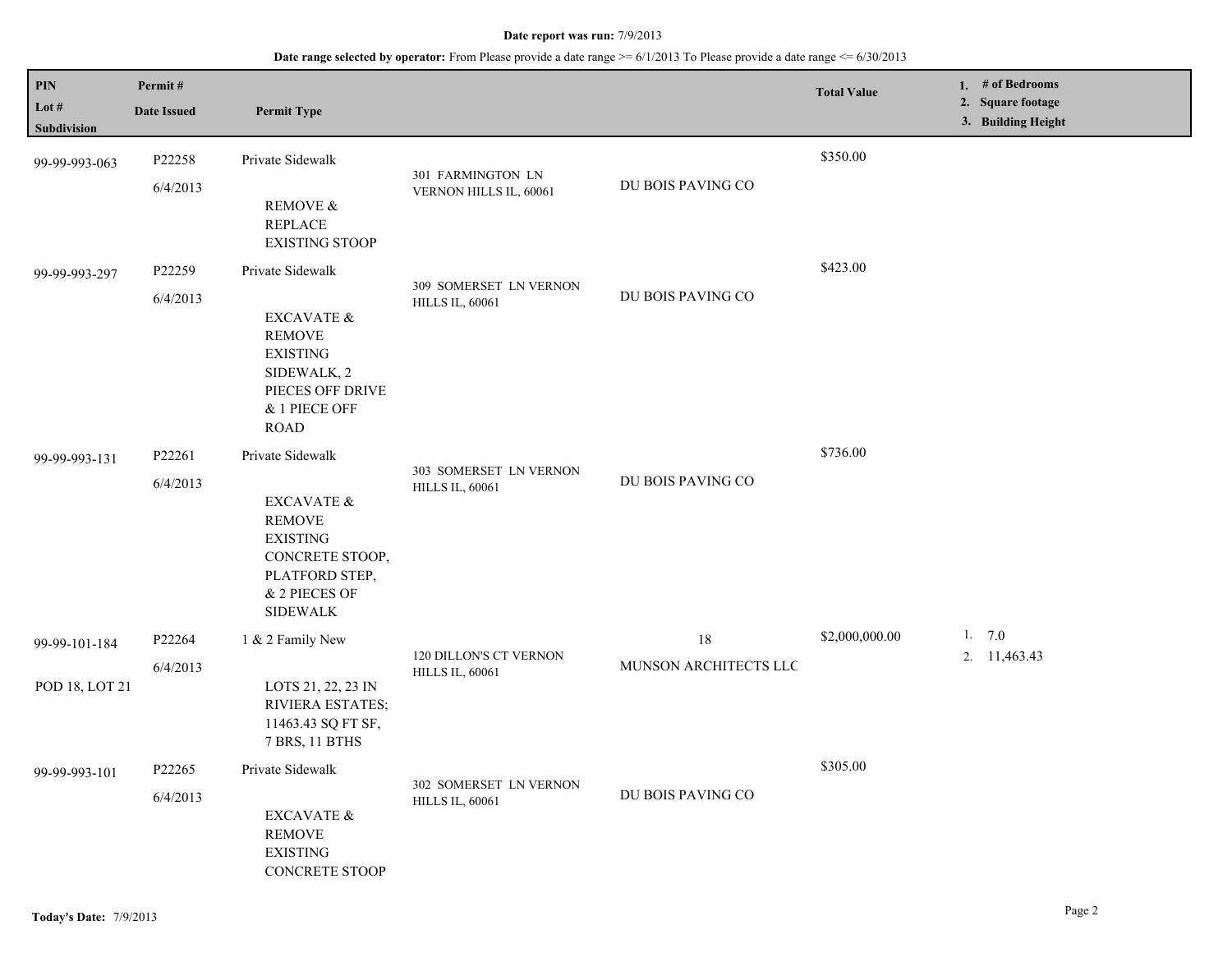| PIN                    | Permit#            |                                                                                                                                                                             |                                                  |                             | <b>Total Value</b> | 1. $#$ of Bedrooms<br>2. Square footage |
|------------------------|--------------------|-----------------------------------------------------------------------------------------------------------------------------------------------------------------------------|--------------------------------------------------|-----------------------------|--------------------|-----------------------------------------|
| Lot $#$<br>Subdivision | <b>Date Issued</b> | <b>Permit Type</b>                                                                                                                                                          |                                                  |                             |                    | 3. Building Height                      |
| 99-99-101-184          | P22266<br>6/4/2013 | Fire Sprinklers                                                                                                                                                             | 120 DILLON'S CT VERNON<br><b>HILLS IL, 60061</b> | 18<br>MUNSON ARCHITECTS LLC | \$24,500.00        |                                         |
| POD 18, LOT 21         |                    | FIRE SPRINKLER                                                                                                                                                              |                                                  |                             |                    |                                         |
| 99-99-100-400          | P22267<br>6/4/2013 | Private Sidewalk<br>EXCAVATE &<br><b>REMOVE</b><br><b>EXISTING</b><br><b>CONCRETE</b><br>SIDEWALK 2<br>PIECES OFF                                                           | 0 PLYMOUTH FARM<br>VERNON HILLS IL, 60061        | DU BOIS PAVING CO           | \$353.00           |                                         |
| 99-99-994-001          | P22268<br>6/4/2013 | <b>DRIVEWAY</b><br>Private Sidewalk<br>EXCAVATE &<br><b>REMOVE</b><br><b>EXISTING</b><br>CONCRETE STOOP,<br>3-4TH PIECES<br>FROM ROAD. &<br>8-9TH PIECE FROM<br><b>ROAD</b> | 372 FARMINGDALE CIR<br>VERNON HILLS IL, 60061    | DU BOIS PAVING CO           | \$706.00           |                                         |
| 99-99-100-400          | P22269<br>6/4/2013 | Private Sidewalk<br>BUILDING 32 -<br><b>FARMINGDALE</b><br><b>CIRCLE SOUTH</b><br>EXCAVATE &<br><b>REMOVE</b><br><b>EXISTING</b><br><b>CONCRETE</b><br>SIDEWALK 6<br>PIECES | 0 PLYMOUTH FARM<br>VERNON HILLS IL, 60061        | DU BOIS PAVING CO           | \$424.00           |                                         |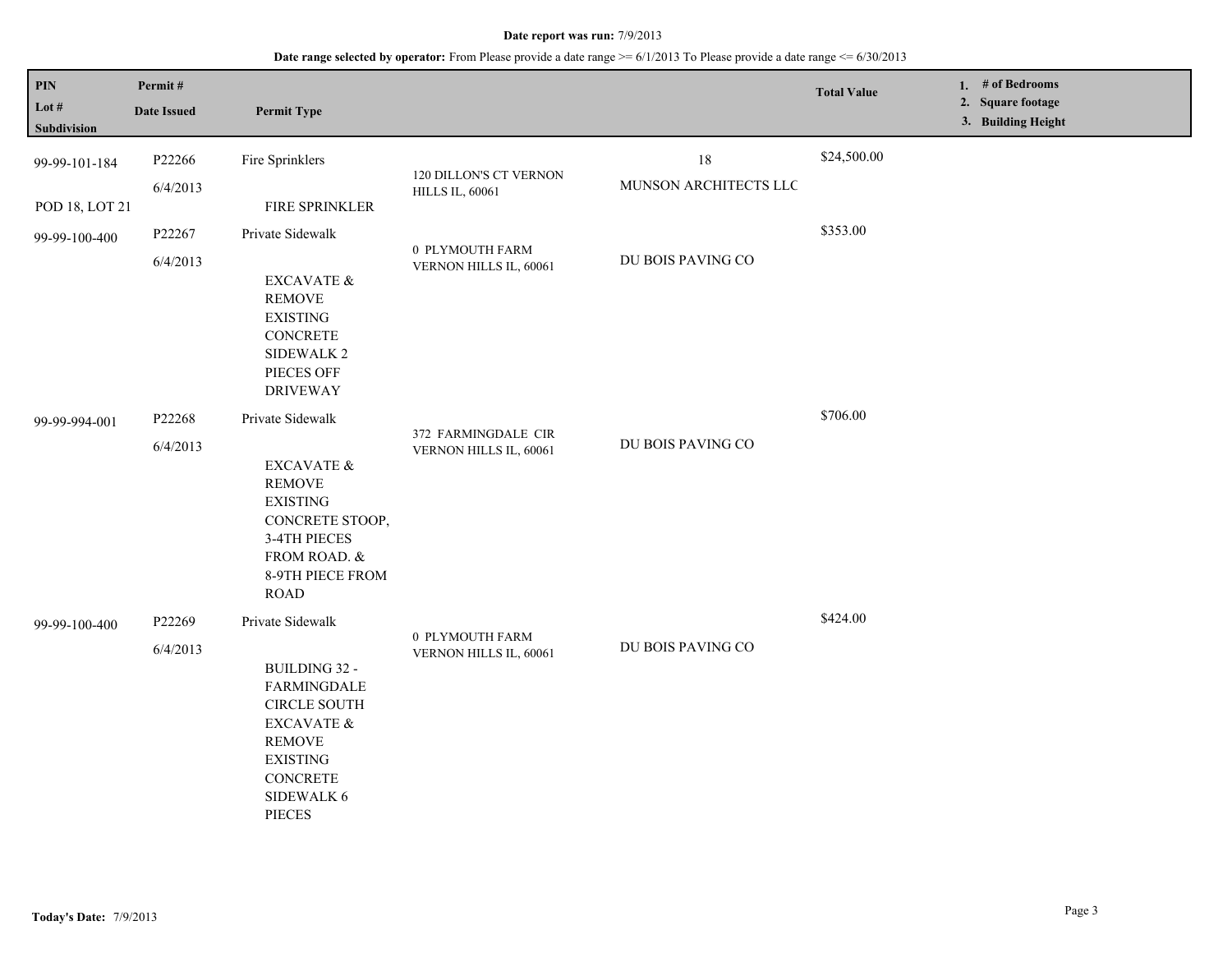| PIN<br>Lot #<br><b>Subdivision</b>                                  | Permit#<br><b>Date Issued</b> | <b>Permit Type</b>                                                                                                                                 |                                                  |                                          | <b>Total Value</b> | 1. # of Bedrooms<br>2. Square footage<br>3. Building Height |
|---------------------------------------------------------------------|-------------------------------|----------------------------------------------------------------------------------------------------------------------------------------------------|--------------------------------------------------|------------------------------------------|--------------------|-------------------------------------------------------------|
| 99-99-993-605                                                       | P22270<br>6/4/2013            | Private Sidewalk<br><b>EXCAVATE &amp;</b><br><b>REMOVE</b><br><b>EXISTING</b><br><b>CONCRETE STOOP</b>                                             | 329 FARMINGDALE CIR<br>VERNON HILLS IL, 60061    | DU BOIS PAVING CO                        | \$1,023.00         |                                                             |
| 99-99-993-405                                                       | P22271<br>6/4/2013            | 6PIECES<br>Private Sidewalk<br><b>EXCAVATE &amp;</b><br><b>REMOVE</b><br><b>EXISTING</b><br><b>CONCRETE STOOP</b><br>2 PIECES FROM<br><b>STOOP</b> | 314 FARMINGDALE CIR<br>VERNON HILLS IL, 60061    | DU BOIS PAVING CO                        | \$529.00           |                                                             |
| 99-00-000-368<br>LOT <sub>26</sub><br><b>GREGG'S LANDING POD 14</b> | P22274<br>6/5/2013            | Furnace<br>Air<br><b>FURNACE AND A/C</b>                                                                                                           | 202 E COLONIAL DR<br>VERNON HILLS IL, 60061      | LOT <sub>26</sub><br><b>TODD FORTMAN</b> | \$7,080.00         |                                                             |
| 15-08-210-005                                                       | P22275<br>6/5/2013            | Driveway/Slab<br>DRIVEWAY -<br><b>CONCRETE</b>                                                                                                     | 121 DEERPATH DR VERNON<br><b>HILLS IL, 60061</b> | ONOFRIO ROPPO                            | \$2,700.00         |                                                             |
| 99-00-000-136                                                       | P22276<br>6/5/2013            | Private Sidewalk<br>SIDEWALK, OTC<br>PER RH                                                                                                        | 620 WESTMORELAND DR<br>VERNON HILS IL, 60061     | RSE HOME IMPROVEMENT:                    | \$2,000.00         |                                                             |
| 15-08-214-003                                                       | P22278<br>6/6/2013            | Re-Roofing<br><b>REROOF</b>                                                                                                                        | 377 CAMDEN PL VERNON<br><b>HILLS IL, 60061</b>   | <b>CHAMPION ROOFING</b>                  | \$8,600.00         |                                                             |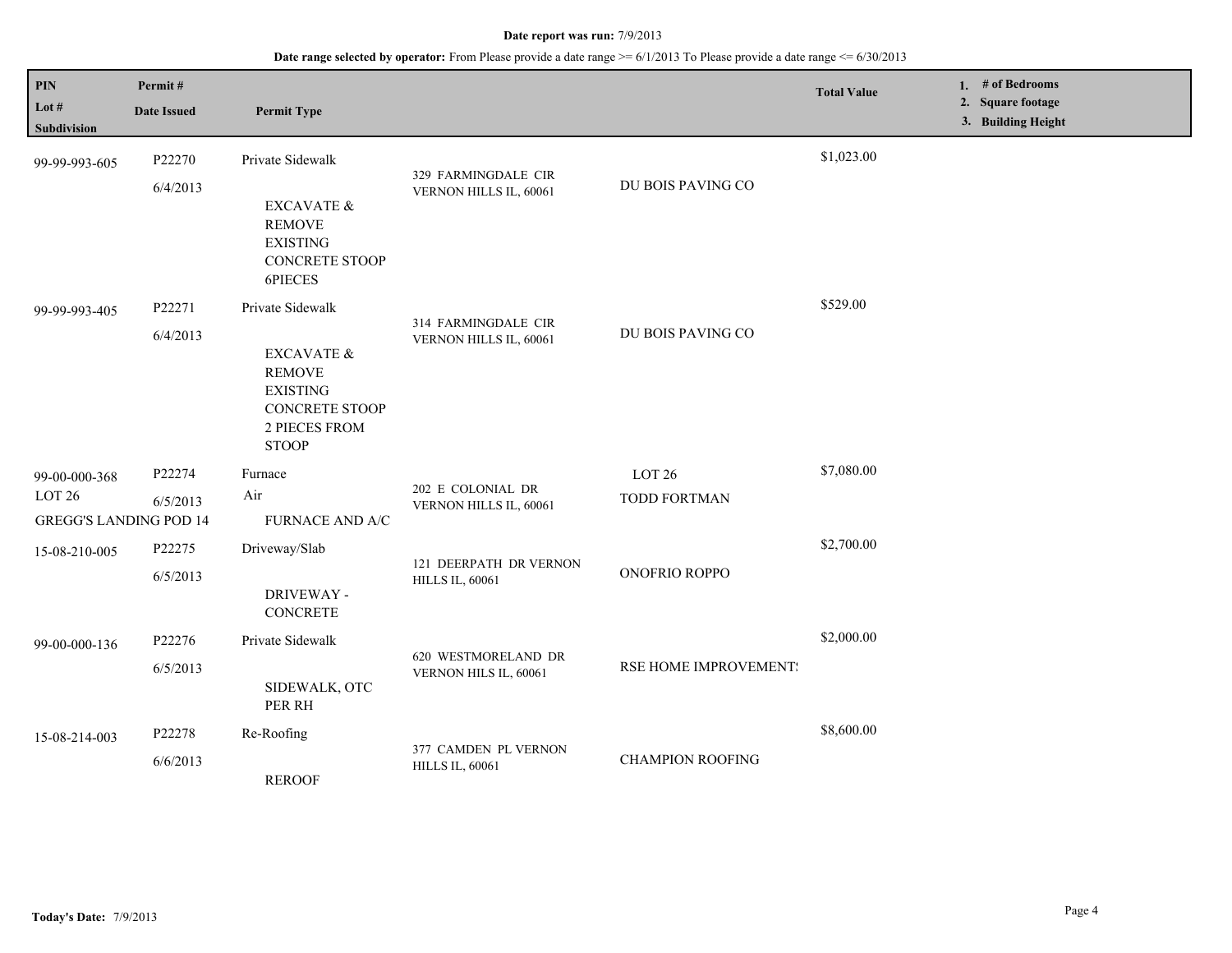| <b>PIN</b><br>Lot $#$<br><b>Subdivision</b> | Permit#<br><b>Date Issued</b> | <b>Permit Type</b>                                                                                                                                                                      |                                                  |                   | <b>Total Value</b> | 1. # of Bedrooms<br>2. Square footage<br>3. Building Height |
|---------------------------------------------|-------------------------------|-----------------------------------------------------------------------------------------------------------------------------------------------------------------------------------------|--------------------------------------------------|-------------------|--------------------|-------------------------------------------------------------|
| 99-99-993-435                               | P22280<br>6/6/2013            | Private Sidewalk<br><b>EXCAVATE AND</b><br><b>REMOVE</b><br><b>EXISTING</b><br>CONCRETE. 18SQ.<br>FT. 1ST PIECE<br>FROM STOOP.<br>PATCH AT<br><b>GARAGE DOOR</b><br>AND DRIVEWAY        | 315 SOMERSET LN VERNON<br><b>HILLS IL, 60061</b> | DU BOIS PAVING CO | \$297.00           |                                                             |
| 99-99-994-307                               | P22281<br>6/6/2013            | Private Sidewalk<br><b>ECAVATE AND</b><br><b>REMOVE</b><br><b>EXISTING</b><br>CONCRETE 3 X 5<br><b>RAISED STOOP</b>                                                                     | 416 SOMERSET LN VERNON<br><b>HILLS IL, 60061</b> | DU BOIS PAVING CO | \$350.00           |                                                             |
| 99-99-992-613                               | P22282<br>6/6/2013            | Private Sidewalk<br><b>EXCAVATE AND</b><br><b>REMOVE</b><br><b>EXISTING</b><br><b>CONCRETE 3 X 5</b><br><b>RAISED STOOP</b><br>15SQ FT OF<br>SIDEWALK - 1<br>PIECE FROM<br><b>STOOP</b> | 256 RUSSET WAY VERNON<br><b>HILLS IL, 60061</b>  | DU BOIS PAVING CO | \$527.00           |                                                             |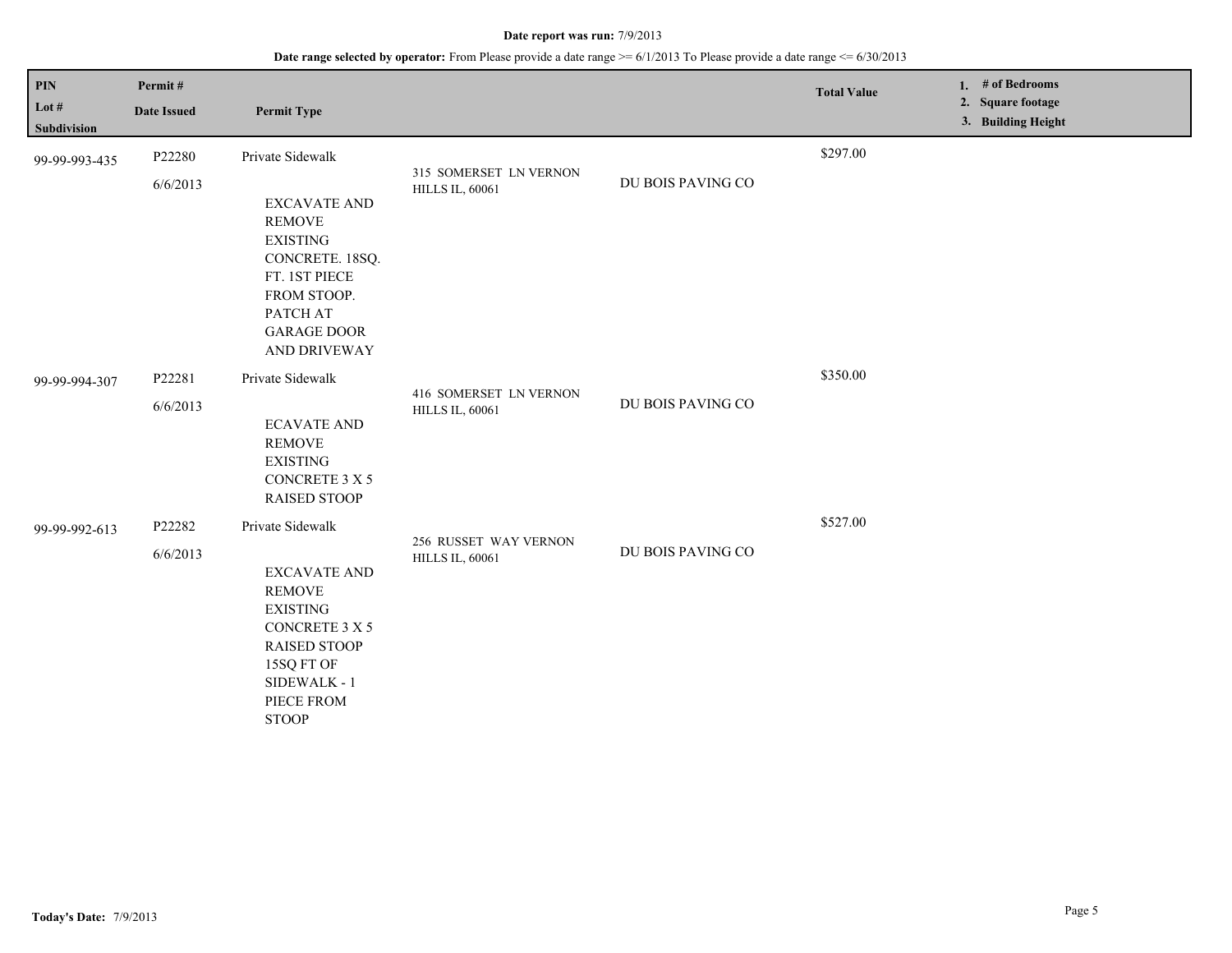| <b>PIN</b>             | Permit#            |                                                                                                                                                                                                  |                                                 |                      | <b>Total Value</b> | 1. # of Bedrooms<br>2. Square footage |
|------------------------|--------------------|--------------------------------------------------------------------------------------------------------------------------------------------------------------------------------------------------|-------------------------------------------------|----------------------|--------------------|---------------------------------------|
| Lot $#$<br>Subdivision | <b>Date Issued</b> | <b>Permit Type</b>                                                                                                                                                                               |                                                 |                      |                    | 3. Building Height                    |
| 99-99-993-866          | P22283             | Private Sidewalk                                                                                                                                                                                 | 350 MEADOW CT VERNON                            |                      | \$1,098.00         |                                       |
| 99-99-993-099          | 6/6/2013<br>P22284 | <b>EXCAVATE AND</b><br><b>REMOVE</b><br><b>EXISTING</b><br><b>CONCRETE 4 X 4</b><br><b>RAISED STOOP</b><br>WITH 2 STEPS<br>21SQ FT OF<br>SIDEWALK - 1ST 2<br>PIECES OF STEPS<br>Private Sidewalk | <b>HILLS IL, 60061</b><br>302 RUSSET WAY VERNON | DU BOIS PAVING CO    | \$774.00           |                                       |
|                        | 6/6/2013           | <b>EXCAVATE AND</b><br><b>REMOVE</b><br><b>EXISTING</b><br>CONCRETE . 3 X 5<br>RAISED STOOP. 36<br><b>SQ FT OF</b><br>SIDEWALK 1ST 3<br>PIECES FROM<br><b>STOOP</b>                              | <b>HILLS IL, 60061</b>                          | DU BOIS PAVING CO    |                    |                                       |
| 15-06-417-004          | P22285             | Re-Roofing                                                                                                                                                                                       | 19 N SOUTHFIELD DR                              |                      | \$13,350.00        |                                       |
|                        | 6/6/2013           | <b>REROOF</b>                                                                                                                                                                                    | VERNON HILLS IL, 60061                          | CROIXCO CONSTRUCTION |                    |                                       |
| 99-99-993-042          | P22286             | Private Sidewalk                                                                                                                                                                                 | 300 RUSSET WAY VERNON                           |                      | \$637.00           |                                       |
|                        | 6/6/2013           | <b>EXCAVATE AND</b><br><b>REMOVE</b><br><b>EXISTING</b><br>CONCRETE 3 X 5<br>RAISED STOOP 18<br><b>SQ FT OF</b><br><b>SIDEWALK</b>                                                               | <b>HILLS IL, 60061</b>                          | DU BOIS PAVING CO    |                    |                                       |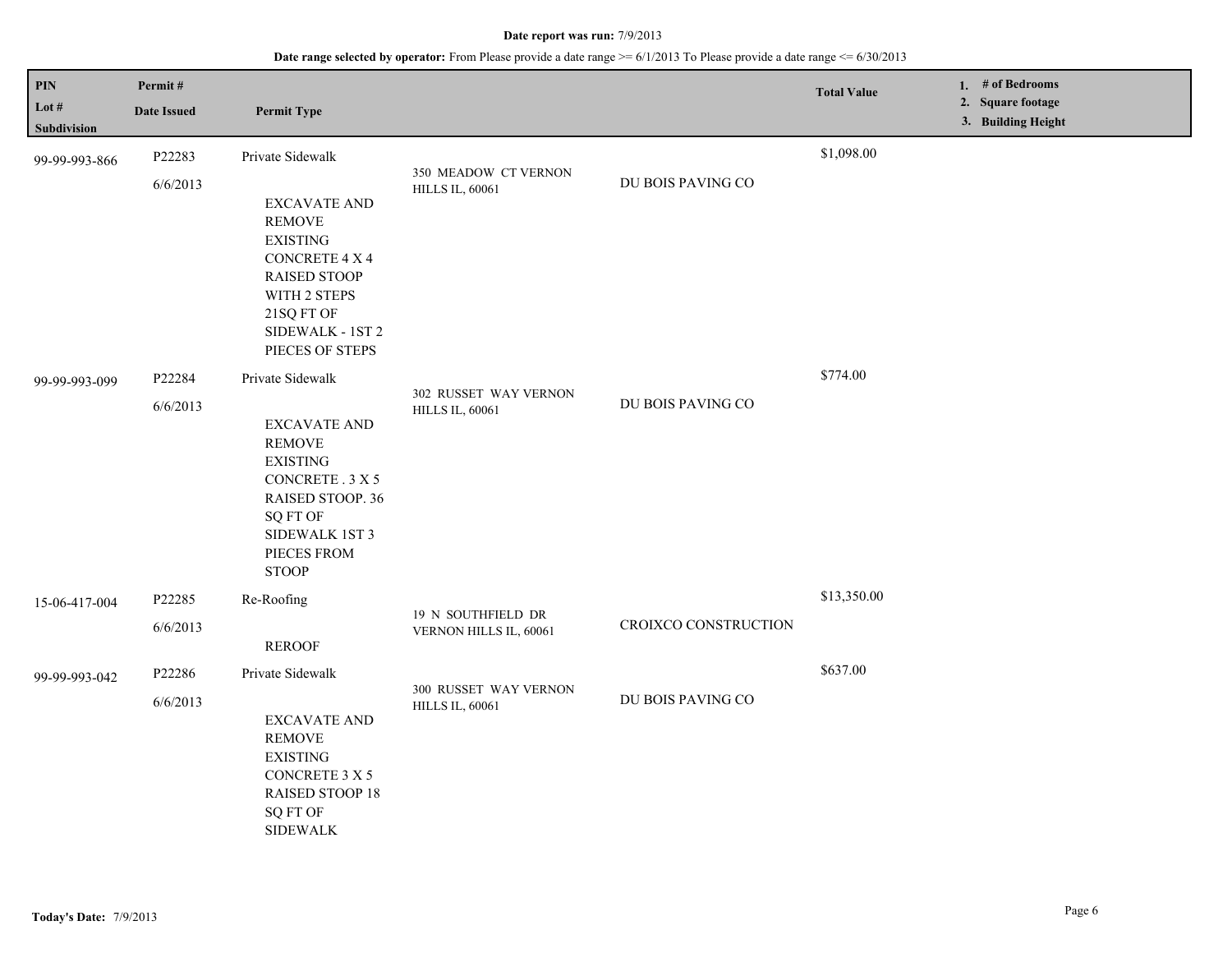| PIN<br>Lot #<br>Subdivision | Permit#<br><b>Date Issued</b> | <b>Permit Type</b>                                                                                                                                                                               |                                                  |                          | <b>Total Value</b> | 1. # of Bedrooms<br>2. Square footage<br>3. Building Height |
|-----------------------------|-------------------------------|--------------------------------------------------------------------------------------------------------------------------------------------------------------------------------------------------|--------------------------------------------------|--------------------------|--------------------|-------------------------------------------------------------|
| 99-99-993-317               | P22287<br>6/6/2013            | Private Sidewalk<br><b>EXCAVATE AND</b><br><b>REMOVE</b><br><b>EXISTING</b><br>CONCRETE 3 X 5<br>RAISED STOOP 3X3<br>PLATFORM STEP<br>AND 1ST PIECE AT<br>STOOP OF<br><b>SIDEWALK</b>            | 310 CREEKSIDE DR<br>VERNON HILLS IL, 60061       | DU BOIS PAVING CO        | \$625.00           |                                                             |
| 99-99-994-288               | P22288<br>6/6/2013            | Private Sidewalk<br><b>EXCAVATE AND</b><br><b>REMOVE</b><br><b>EXISTING</b><br><b>CONCRETE 21SQ</b><br>FT SIDEWALK TO<br><b>GARAGE STOOP</b><br>AND 21SQ FT<br><b>SIDEWALK TO</b><br>FRONT STOOP | 414 SOMERSET LN VERNON<br><b>HILLS IL, 60061</b> | DU BOIS PAVING CO        | \$795.00           |                                                             |
| 15-08-204-005               | P22289<br>6/6/2013            | Water Heater<br><b>WATER HEATER</b>                                                                                                                                                              | 35 MONTGOMERY LN<br>VERNON HILLS IL, 60061       | <b>RANDY SACHEN</b>      | \$800.00           |                                                             |
| 15-07-209-009               | P22290<br>6/6/2013            | Re-Roofing<br><b>REROOF</b>                                                                                                                                                                      | 1027 W ROYAL OAK DR<br>VERNON HILLS IL, 60061    | SVARAS ROOFING, INC. (L. | \$10,000.00        |                                                             |
| 11-32-204-007               | P22292<br>6/7/2013            | Fence<br><b>FENCE</b>                                                                                                                                                                            | 113 HAMILTON PL VERNON<br><b>HILLS IL, 60061</b> | MEREDITH SEFA            | \$3,080.00         | 3.600                                                       |
| 99-00-000-004               | P22294<br>6/7/2013            | Patio<br><b>PATIO</b>                                                                                                                                                                            | 1006 STOCKTON CT<br>VERNON HILLS IL, 60061       | PIOTR BULSZA             | \$700.00           |                                                             |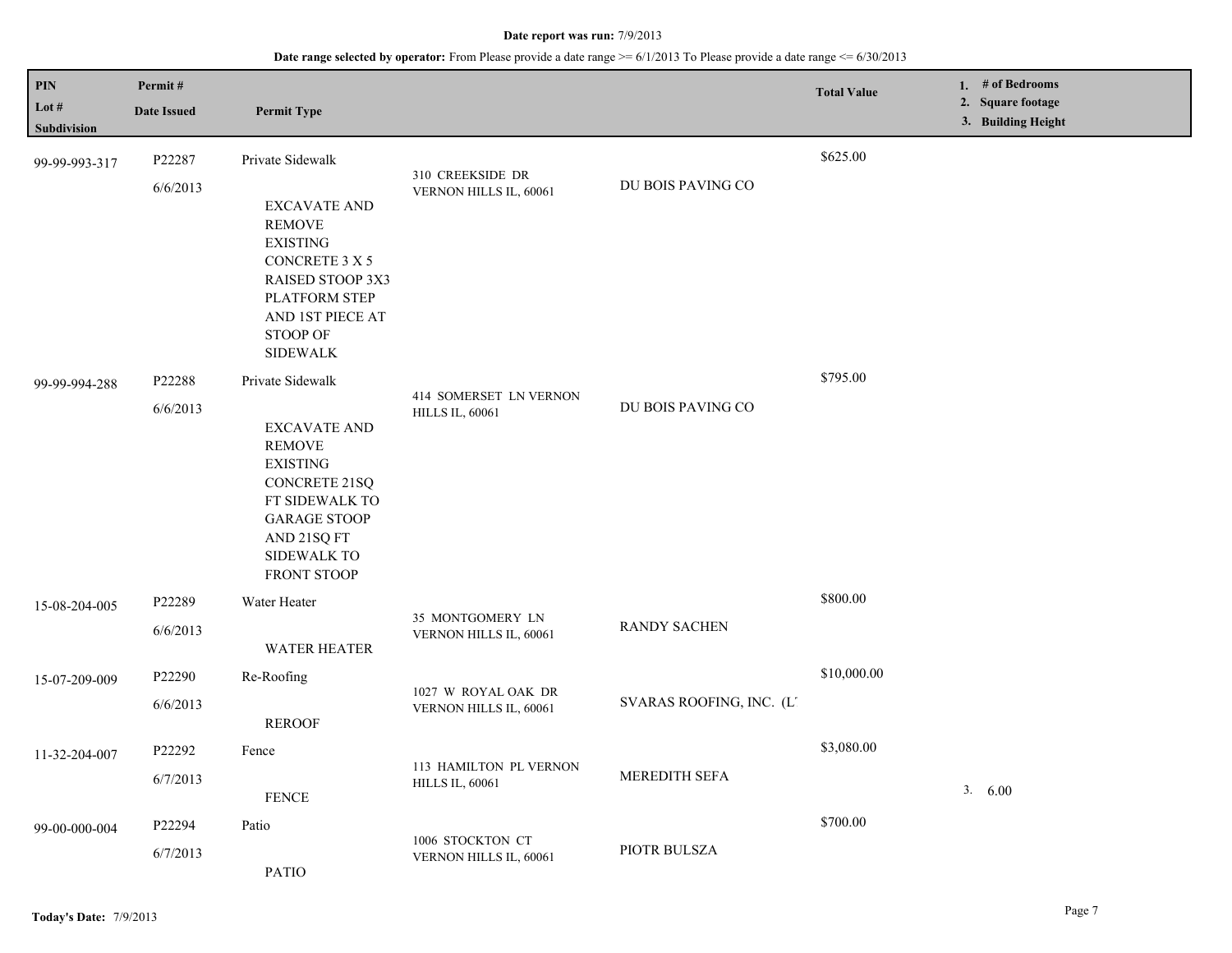| PIN<br>Lot $#$<br><b>Subdivision</b> | Permit#<br><b>Date Issued</b> | <b>Permit Type</b>                                                                                      |                                                                         |                                       | <b>Total Value</b> | 1. # of Bedrooms<br>2. Square footage<br>3. Building Height |
|--------------------------------------|-------------------------------|---------------------------------------------------------------------------------------------------------|-------------------------------------------------------------------------|---------------------------------------|--------------------|-------------------------------------------------------------|
| 15-06-407-023                        | P22295<br>6/7/2013            | Misc. Electrical<br>MISC ELECTRICAL<br><b>REPAIR AFTER</b><br>FIRE DAMAGE IN<br>4/2013<br>MG ISSUED OTC | 108 N FIORE PKWY<br>VERNON HILLS IL, 60061                              | ${\it YUE}$ JIN                       | \$1,990.00         |                                                             |
| 15-09-103-006                        | P22297<br>6/10/2013           | Water Heater<br>WATER HEATER                                                                            | <b>6 DEBILL CT VERNON HILLS</b><br>IL, 60061                            | ALL STAR PLUMBING                     | \$700.00           |                                                             |
| 15-05-203-013                        | P22298<br>6/10/2013           | Water Heater<br><b>WATER HEATER</b>                                                                     | 409 APPLETON DR VERNON<br><b>HILLS IL, 60061</b>                        | ALL STAR PLUMBING                     | \$700.00           |                                                             |
| 99-99-996-758                        | P22300<br>6/10/2013           | Lawn Sprinklers<br><b>LAWN</b><br><b>IRRIGATION</b>                                                     | 1399 N MAIDSTONE DR<br>VERNON HILLS IL, 60061                           | AMERICAN NATIONAL<br><b>SPRINKLER</b> | \$4,585.00         |                                                             |
| 15-08-112-020                        | P22303<br>6/10/2013           | Fence<br><b>FENCE</b>                                                                                   | 313 OAKWOOD RD VERNON<br><b>HILLS IL, 60061</b>                         | <b>ALAN PERLEY</b>                    | \$1,700.00         |                                                             |
| 15-04-103-018                        | P22305<br>6/10/2013           | Fence<br><b>FENCE</b>                                                                                   | 501 ASTORIA CT VERNON<br><b>HILLS IL, 60061</b>                         | UNIVERSAL FENCE                       | \$4,409.00         | 3. 6.00                                                     |
| 15-08-202-035                        | P22308<br>6/10/2013           | Driveway/Slab<br><b>DRIVEWAY</b>                                                                        | <b>SCOTT BEISNER</b><br>112 MARIMAC LN VERNON<br><b>HILLS IL, 60061</b> | <b>SCOTT BEISNER</b>                  | \$3,179.00         |                                                             |
| 15-05-403-014                        | P22309<br>6/11/2013           | Patio<br>PATIO &<br><b>SEATWALL</b>                                                                     | 311 ARDMORE CT VERNON<br><b>HILLS IL, 60061</b>                         | ROBERT P KRUZIC                       | \$5,500.00         |                                                             |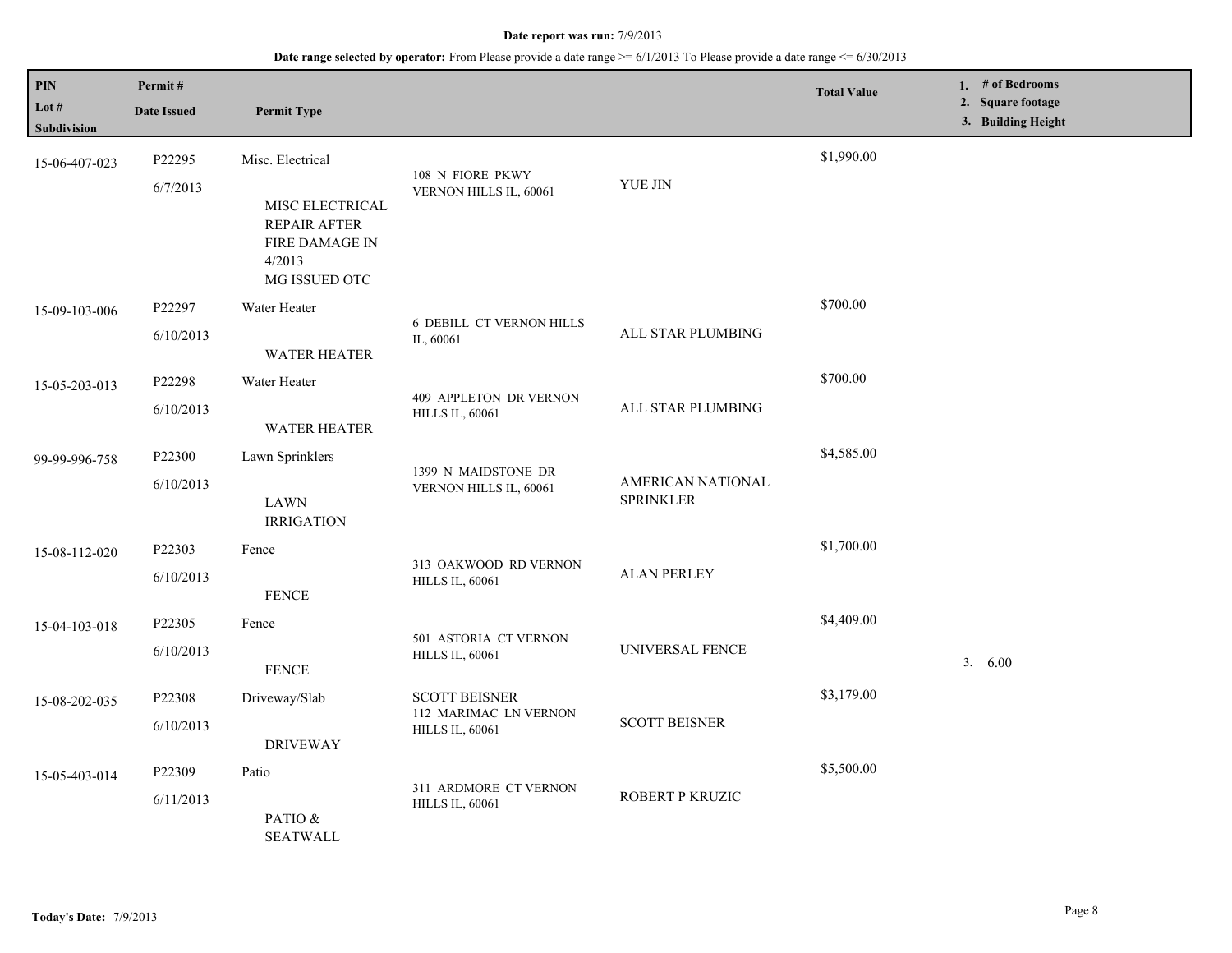| PIN<br>Lot #<br>Subdivision | Permit#<br><b>Date Issued</b> | <b>Permit Type</b>                                                                                               |                                                  |                                               | <b>Total Value</b> | 1. # of Bedrooms<br>2. Square footage<br>3. Building Height |
|-----------------------------|-------------------------------|------------------------------------------------------------------------------------------------------------------|--------------------------------------------------|-----------------------------------------------|--------------------|-------------------------------------------------------------|
| 15-09-107-020               | P22310<br>6/11/2013           | Air Conditioning                                                                                                 | 196 S BROOK HILL LN<br>VERNON HILLS IL, 60061    | <b>AMY CRAIG</b>                              | \$3,700.00         |                                                             |
| 99-99-996-323               | P22311<br>6/11/2013           | A/C ONLY<br>Furnace<br>Air<br>FURNACE AND A/C                                                                    | 305 CHERRYWOOD CT<br>VERNON HILLS IL, 60061      | FOUR SEASONS INC                              | \$5,900.00         |                                                             |
| 15-06-409-016               | P22312<br>6/11/2013           | Furnace<br>Air<br>FURNACE AND A/C                                                                                | 179 N FIORE PKWY<br>VERNON HILLS IL, 60061       | FOUR SEASONS INC                              | \$8,010.00         |                                                             |
| 15-06-412-008               | P22314<br>6/12/2013           | Air Conditioning<br>$\ensuremath{\mathsf{A}}\xspace/\ensuremath{\mathsf{C}}\xspace$                              | 55 N FIORE PKWY VERNON<br><b>HILLS IL, 60061</b> |                                               | \$4,015.00         |                                                             |
| 11-32-413-085               | P22315<br>6/12/2013           | Deck<br><b>DECK</b>                                                                                              | 957 N PRINCETON CT<br>VERNON HILLS IL, 60061     | ALCHEMY CONSTRUCTION                          | \$3,500.00         | 3. 1.00                                                     |
| 99-99-999-275               | P22317<br>6/12/2013           | Water Heater<br><b>WATER HEATER</b>                                                                              | 469 E HARVEY LAKE DR<br>VERNON HILLS IL,         | DEBRA COLODNY                                 | \$725.00           |                                                             |
| 99-99-995-899               | P22318<br>6/13/2013           | Misc. Residential<br>BLDG: 714-726:<br><b>REMOVE AND</b><br>REPLACE FIRST<br><b>FLOOR MASONRY</b><br>& SHEATHING | 714 GROSSE POINTE CIR<br>VERNON HILLS IL, 60061  | <b>CARL ANDERSON</b><br>CONSTRUCTION SERVICES | \$116,000.00       |                                                             |
| 11-32-413-082               | P22319<br>6/13/2013           | Patio<br>Fence<br>PATIO AND FENCE                                                                                | 969 N PRINCETON CT<br>VERNON HILLS IL, 60061     | <b>LAURENCE ROSE</b>                          | \$2,000.00         |                                                             |
| 15-09-105-023               | P22320<br>6/13/2013           | Re-Roofing<br><b>REROOF</b>                                                                                      | 368 S HOBBLE BUSH LN<br>VERNON HILLS IL, 60061   | <b>SWISHER EXTERIOR INC</b>                   | \$16,000.00        |                                                             |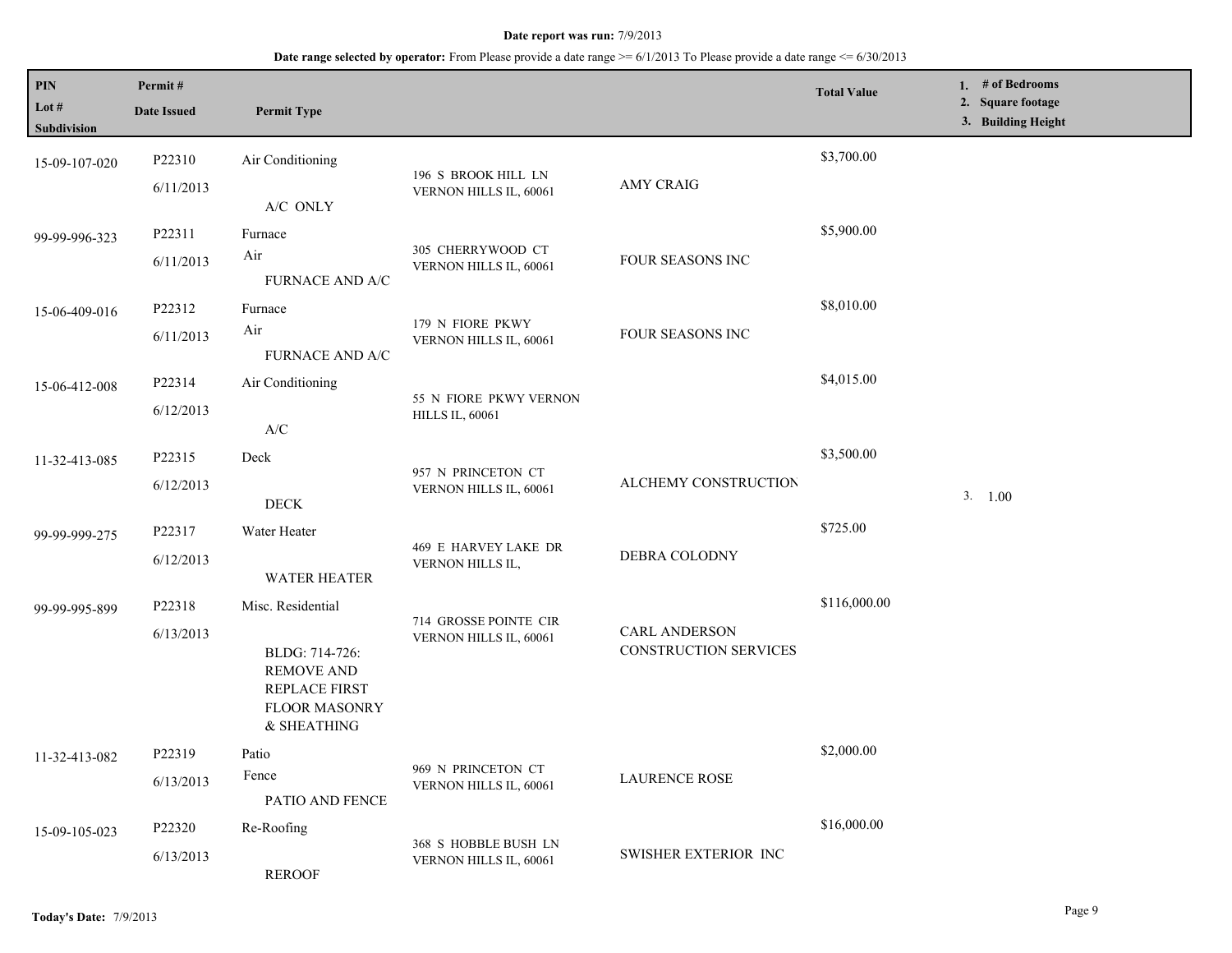| <b>PIN</b><br>Lot #<br>Subdivision | Permit#<br><b>Date Issued</b> | <b>Permit Type</b>                                                                          |                                                        |                              | <b>Total Value</b> | 1. $#$ of Bedrooms<br>2. Square footage<br>3. Building Height |
|------------------------------------|-------------------------------|---------------------------------------------------------------------------------------------|--------------------------------------------------------|------------------------------|--------------------|---------------------------------------------------------------|
| 15-09-108-023                      | P22321<br>6/13/2013           | Furnace<br>Air<br><b>FURNACE AND A/C</b>                                                    | 382 S BARN SWALLOW LN<br>VERNON HILLS IL, 60061        | DAVID J SILVERMAN            | \$5,600.00         |                                                               |
| 15-04-312-004                      | P22323<br>6/14/2013           | Driveway/Slab<br>Sidewalk<br>DRIVEWAY AND<br><b>SIDEWALK</b>                                | 7 KESWICK LN VERNON<br><b>HILLS IL, 60061</b>          | <b>KENNETH OPPENHEIMER</b>   | \$2,600.00         |                                                               |
| 99-99-996-509                      | P22324<br>6/14/2013           | Re-Roofing<br><b>REROOF-10-16</b><br><b>WILDWOOD</b><br><b>WESTWOOD</b><br>CONDO ASSOC      | 10 WILDWOOD CT VERNON<br><b>HILLS IL, 60061</b>        | <b>BARRY ROOFING (UNLTD)</b> | \$11,648.00        |                                                               |
| 99-00-000-029                      | P22325<br>6/14/2013           | Re-Roofing<br><b>REROOFING</b><br>WESTWOOD 1<br>CONDO ASSOC<br>201-207 REDWOOD              | 201 REDWOOD CT VERNON<br><b>HILLS IL, 60061</b>        | <b>BARRY ROOFING (UNLTD)</b> | \$11,249.00        |                                                               |
| 99-99-996-353                      | P22326<br>6/14/2013           | Re-Roofing<br><b>REROOFING</b><br>WESTWOOD 1<br><b>ASSOC</b><br>18-24 FERNWOOD<br><b>CT</b> | <b>18 FERNWOOD CT VERNON</b><br><b>HILLS IL, 60061</b> | <b>BARRY ROOFING (UNLTD)</b> | \$11,648.00        |                                                               |
| 99-99-996-393                      | P22327<br>6/14/2013           | Re-Roofing<br><b>REROOF</b><br>WESTWOOD 1<br>CONDO ASSOC<br>400-406<br><b>MUIRWOOD</b>      | 400 MUIRWOOD CT<br>VERNON HILLS IL, 60061              | <b>BARRY ROOFING (UNLTD)</b> | \$11,648.00        |                                                               |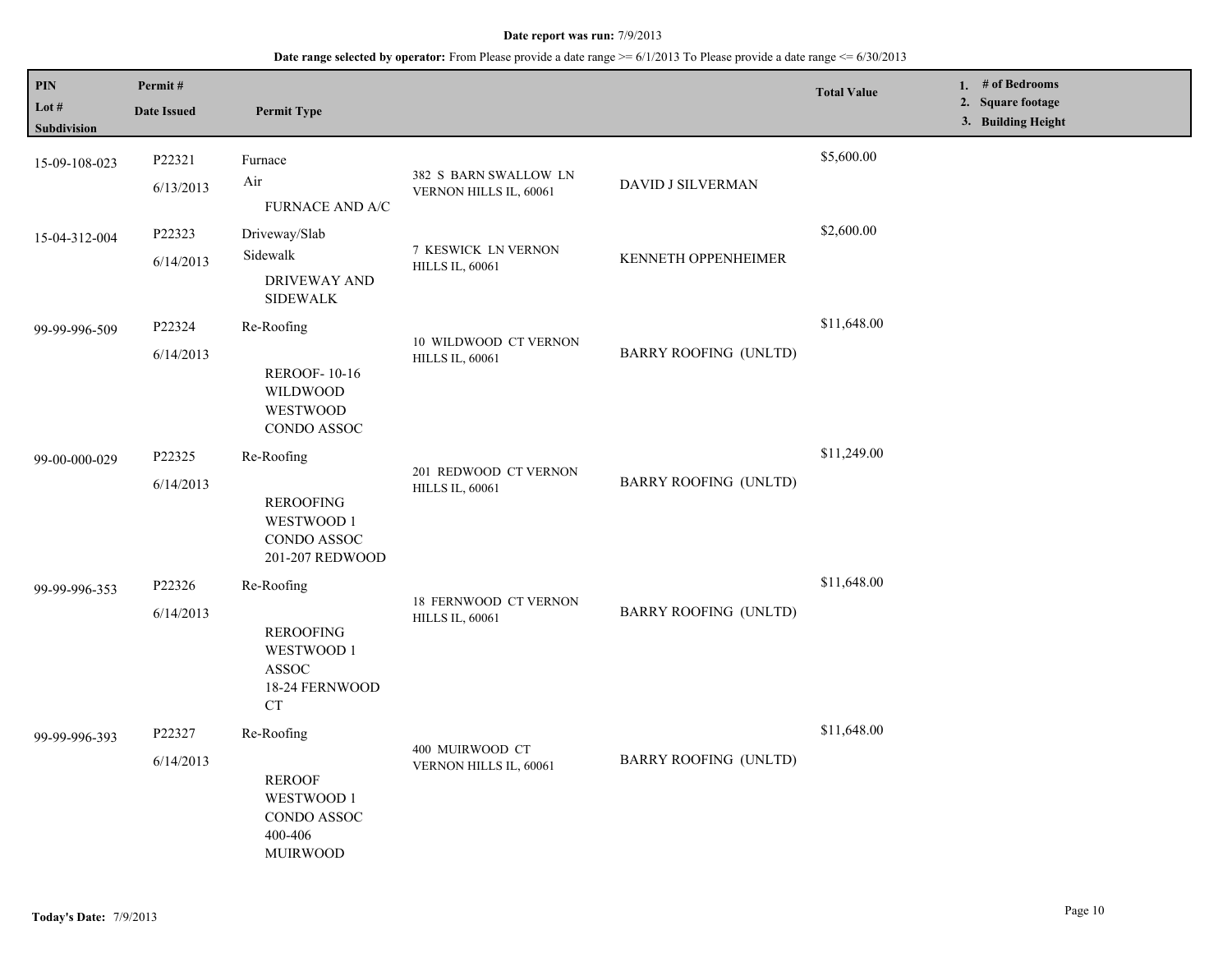| PIN<br>Lot $#$<br>Subdivision    | Permit#<br><b>Date Issued</b> | <b>Permit Type</b>                                               |                                                   |                              | <b>Total Value</b> | 1. $#$ of Bedrooms<br>2. Square footage<br>3. Building Height |
|----------------------------------|-------------------------------|------------------------------------------------------------------|---------------------------------------------------|------------------------------|--------------------|---------------------------------------------------------------|
| 11-32-411-013                    | P22328<br>6/14/2013           | Re-Roofing<br><b>REROOFING</b><br>1002-1008<br><b>CUMBERLAND</b> | 1002 CUMBERLAND CT<br>VERNON HILLS IL, 60061      | <b>BARRY ROOFING (UNLTD)</b> | \$21,695.00        |                                                               |
| 11-32-411-041                    | P22330<br>6/14/2013           | Re-Roofing<br><b>REROOFING</b><br>1021-1031<br><b>STOCKTON</b>   | 1021 STOCKTON CT<br>VERNON HILLS IL, 60061        | <b>BARRY ROOFING (UNLTD)</b> | \$32,745.00        |                                                               |
| 15-08-203-010                    | P22331<br>6/14/2013           | Air Conditioning<br>A/C                                          | 30 MONTGOMERY LN<br>VERNON HILLS IL, 60061        | <b>TRACY FENTON</b>          | \$3,300.00         |                                                               |
| 99-99-993-635                    | P22333<br>6/14/2013           | Patio<br><b>PATIO</b>                                            | 331 E HURON ST VERNON<br><b>HILLS IL, 60061</b>   | LINDA ZAVATSKY               | \$13,000.00        |                                                               |
| 15-08-407-020                    | P22334<br>6/17/2013           | Water Heater<br><b>WATER HEATER</b>                              | 31 SUSSEX CIR VERNON<br><b>HILLS IL, 60061</b>    | WILLIAM MEYER                | \$1,000.00         |                                                               |
| 99-99-101-568<br>POD 18, LOT 34  | P22336<br>6/17/2013           | Lawn Sprinklers<br><b>LAWN SPRINKLER</b>                         | 1607 NICKLAUS CT VERNON<br><b>HILLS IL, 60061</b> | TURF INDUSTRIES              | \$6,800.00         |                                                               |
| 99-00-000-375<br>LOT33<br>POD 14 | P22337<br>6/17/2013           | Lawn Sprinklers<br><b>LAWN SPRINKLER</b>                         | 258 E COLONIAL DR<br>VERNON HILLS IL, 60061       | LOT33<br>TURF INDUSTRIES     | \$4,475.00         |                                                               |
| 15-06-401-026                    | P22338<br>6/17/2013           | Driveway/Slab<br><b>REPLACE</b><br><b>DRIVEWAY</b>               | 144 N SOUTHFIELD DR<br>VERNON HILLS IL, 60061     | AMERICAN ASPHALT             | \$2,000.00         |                                                               |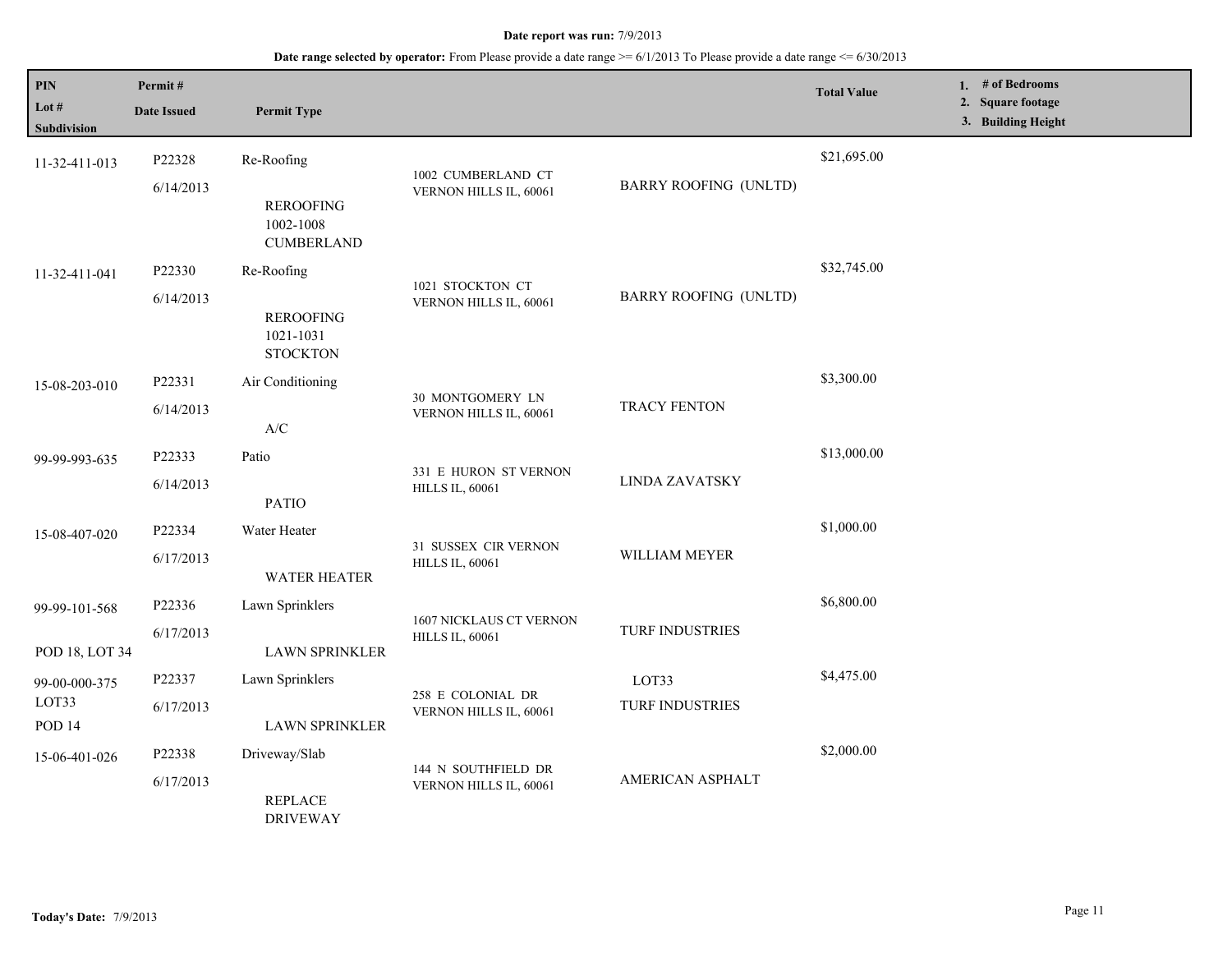| PIN<br>Lot #<br>Subdivision                          | Permit#<br><b>Date Issued</b> | <b>Permit Type</b>                                  |                                                    |                                                  | <b>Total Value</b> | 1. $#$ of Bedrooms<br>2. Square footage<br>3. Building Height |
|------------------------------------------------------|-------------------------------|-----------------------------------------------------|----------------------------------------------------|--------------------------------------------------|--------------------|---------------------------------------------------------------|
| 99-99-991-063                                        | P22339<br>6/17/2013           | Water Heater<br>WATER HEATER                        | 1251 REGENCY CT VERNON<br><b>HILLS IL, 60061</b>   |                                                  | \$800.00           |                                                               |
| 15-16-101-003                                        | P22341<br>6/17/2013           | Misc. Residential<br><b>GENERATOR</b>               | 868 CREEK BEND DR<br>VERNON HILLS IL, 60061        | <b>CHRISTINE HSING</b>                           | \$6,800.00         |                                                               |
| 99-99-991-640                                        | P22342<br>6/17/2013           | Security System<br><b>SECURITY</b><br><b>SYSTEM</b> | 1612 N CYPRESS POINTE DR<br>VERNON HILLS IL, 60061 |                                                  | \$494.00           |                                                               |
| 15-04-303-026                                        | P22343<br>6/17/2013           | Furnace<br>Air<br><b>FURNACE AND A/C</b>            | 207 ONWENTSIA RD<br>VERNON HILLS IL, 60061         | <b>CARL CHIN</b>                                 | \$3,280.00         |                                                               |
| 15-08-401-032                                        | P22345<br>6/18/2013           | Re-Roofing<br><b>REROOF</b>                         | 566 HADDON CIR VERNON<br><b>HILLS IL, 60061</b>    | <b>SARGON CONSTRUCTION C</b>                     | \$7,375.00         |                                                               |
| 99-99-101-606<br>LOT <sub>48</sub><br>POD 18, LOT 48 | P22347<br>6/18/2013           | Fire Sprinklers<br><b>FIRE SPRINKLER</b>            | 219 JUSTIN'S VERNON HILLS<br>IL, 60061             | LOT 48 18<br>ORION FIRE PROTECTION               | \$9,700.00         |                                                               |
| 99-00-000-408<br>66<br>14                            | P22350<br>6/18/2013           | Sewer Repair<br><b>SEWER REPAIR</b>                 | 261 E COLONIAL DR<br>VERNON HILLS IL, 60061        | 66<br>MIKE BUNNING                               | \$1,000.00         |                                                               |
| 99-99-995-601                                        | P22351<br>6/19/2013           | Water Heater<br><b>WATER HEATER</b>                 | 959 WILSHIRE CT VERNON<br><b>HILLS IL, 60061</b>   | <b>COLETTE &amp; ANO PLUMBIN</b><br>COMPANY INC. | \$800.00           |                                                               |
| 15-08-204-035                                        | P22353<br>6/19/2013           | Misc. Residential<br><b>INTERIOR</b><br>REMODEL     | 105 MEMPHIS PL VERNON<br><b>HILLS IL, 60061</b>    | RIGHT RESIDENTIAL LLC                            | \$13,815.00        |                                                               |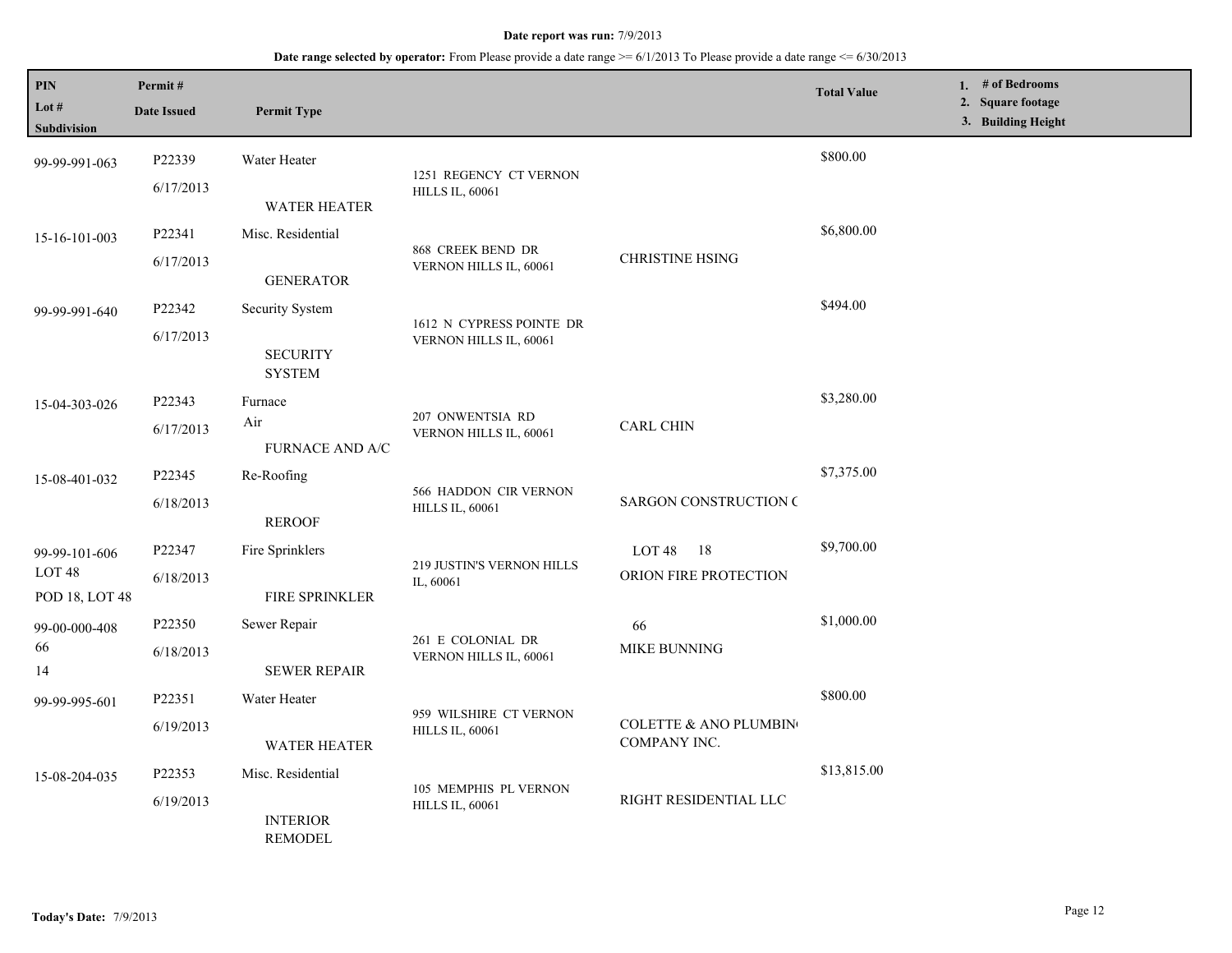| PIN<br>Lot #<br>Subdivision                                        | Permit#<br><b>Date Issued</b> | <b>Permit Type</b>                                                          |                                                  |                                                         | <b>Total Value</b> | 1. # of Bedrooms<br>2. Square footage<br>3. Building Height |
|--------------------------------------------------------------------|-------------------------------|-----------------------------------------------------------------------------|--------------------------------------------------|---------------------------------------------------------|--------------------|-------------------------------------------------------------|
| 99-00-000-350<br>LOT <sub>7</sub><br><b>GREGG'S LANDING POD 14</b> | P22355<br>6/19/2013           | Deck<br><b>DECK</b>                                                         | 189 E COLONIAL DR<br>VERNON HILLS IL, 60061      | LOT <sub>7</sub><br>ARCHADECK OF NORTHER<br>CHICAGOLAND | \$14,963.00        | 3.550                                                       |
| 15-05-424-041                                                      | P22358<br>6/19/2013           | Misc. Residential<br>20KW NATURAL<br><b>GAS STANDBY</b><br><b>GENERATOR</b> | 323 ABBEY LN VERNON<br><b>HILLS IL, 60061</b>    | HIGHLAND PARK ELECTRIC                                  | \$7,550.00         |                                                             |
| 15-06-407-017                                                      | P22359<br>6/19/2013           | Furnace<br>Air<br><b>FURNACE AND A/C</b>                                    | 138 N FIORE PKWY<br>VERNON HILLS IL, 60061       |                                                         | \$5,300.00         |                                                             |
| 99-99-995-467                                                      | P22360<br>6/19/2013           | Siding/Soffit/Fascia<br>SOFFIT ONLY                                         | 900 LAKESIDE DR VERNON<br><b>HILLS IL, 60061</b> | <b>ACCURATE EXTERIORS</b>                               | \$5,900.00         |                                                             |
| 99-99-995-368                                                      | P22361<br>6/19/2013           | Siding/Soffit/Fascia<br><b>SOFFIT ONLY</b>                                  | 840 LAKESIDE DR VERNON<br><b>HILLS IL, 60061</b> | <b>ACCURATE EXTERIORS</b>                               | \$5,900.00         |                                                             |
| 99-99-995-607                                                      | P22362<br>6/19/2013           | Siding/Soffit/Fascia<br><b>SOFFIT ONLY</b>                                  | 960 LAKESIDE DR VERNON<br><b>HILLS IL, 60061</b> | <b>ACCURATE EXTERIORS</b>                               | \$5,900.00         |                                                             |
| 99-99-995-298                                                      | P22363<br>6/19/2013           | Siding/Soffit/Fascia<br><b>SOFFIT ONLY</b>                                  | 800 LAKESIDE DR VERNON<br><b>HILLS IL, 60061</b> | <b>ACCURATE EXTERIORS</b>                               | \$5,900.00         |                                                             |
| 99-99-992-445                                                      | P22364<br>6/19/2013           | Fence<br><b>FENCE</b>                                                       | 220 E RANNEY AV VERNON<br><b>HILLS IL, 60061</b> | <b>JARED LELAND</b>                                     | \$3,000.00         | 3.4.00                                                      |
| 15-05-430-004                                                      | P22365<br>6/19/2013           | Furnace<br>Air<br><b>FURNACE AND A/C</b>                                    | 308 ABBEY LN VERNON<br><b>HILLS IL, 60061</b>    | THORNTON HEATING SERV<br><b>INC</b>                     | \$9,500.00         |                                                             |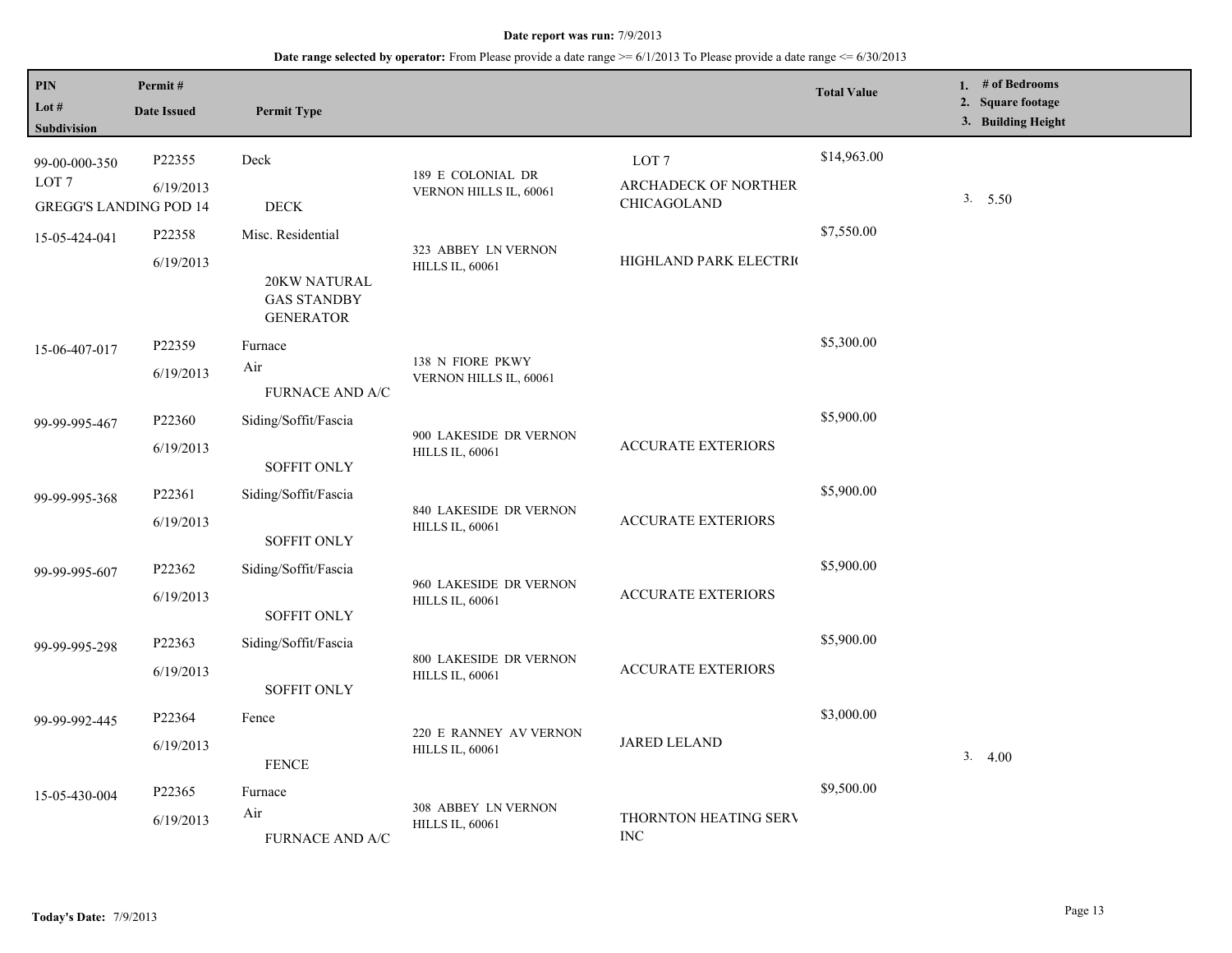| PIN<br>Lot #<br><b>Subdivision</b>                                 | Permit#<br><b>Date Issued</b> | <b>Permit Type</b>                                                                                                     |                                                                           |                                               | <b>Total Value</b> | 1. # of Bedrooms<br>2. Square footage<br>3. Building Height |
|--------------------------------------------------------------------|-------------------------------|------------------------------------------------------------------------------------------------------------------------|---------------------------------------------------------------------------|-----------------------------------------------|--------------------|-------------------------------------------------------------|
| 11-32-416-098                                                      | P22366<br>6/19/2013           | Water Heater<br><b>WATER HEATER</b>                                                                                    | 113 WINDSOR DR VERNON<br><b>HILLS IL, 60061</b>                           | <b>JAMES P HONEYWELL</b>                      | \$1,000.00         |                                                             |
| 99-99-996-701                                                      | P22367<br>6/20/2013           | Patio<br>Sidewalk<br><b>BRICK PAVER</b><br>PATIO AND<br><b>SIDEWALK</b>                                                | 320 E HURON ST VERNON<br><b>HILLS IL, 60061</b>                           | PATRICK FINERTY                               | \$15,000.00        |                                                             |
| 15-08-406-012                                                      | P22371<br>6/20/2013           | Water Heater<br><b>WATER HEATER</b>                                                                                    | 306 SHEFFIELD LN VERNON<br><b>HILLS IL, 60061</b>                         | ALL STAR PLUMBING                             | \$700.00           |                                                             |
| 15-08-204-034                                                      | P22372<br>6/20/2013           | Fence<br><b>FENCE</b>                                                                                                  | 107 MEMPHIS PL VERNON<br><b>HILLS IL, 60061</b>                           | <b>GOLDEN FENCE CO</b>                        | \$2,330.00         | 3.<br>6.00                                                  |
| 15-04-101-019                                                      | P22373<br>6/20/2013           | Air Conditioning<br>$\mathbf{A}/\mathbf{C}$                                                                            | 11 MAYFLOWER RD<br>VERNON HILLS IL, 60061                                 | HAWTHORN HEATING                              | \$3,000.00         |                                                             |
| 99-99-995-881                                                      | P22374<br>6/21/2013           | Misc. Residential<br>BLDG: 740-752:<br><b>REMOVE AND</b><br><b>REPLACE FIRST</b><br>FLOOR MASONRY/<br><b>SHEATHING</b> | 740 GROSSE POINTE CIR<br>VERNON HILLS IL, 60061                           | <b>CARL ANDERSON</b><br>CONSTRUCTION SERVICES | \$116,000.00       |                                                             |
| 99-99-100-342<br>LOT <sub>55</sub><br><b>GREGG'S LANDING POD E</b> | P22381<br>6/24/2013           | Patio<br><b>PATIO</b>                                                                                                  | <b>MARTIN LANDSCAPING</b><br>313 E CONNOR'S TRL<br>VERNON HILLS IL, 60061 | LOT <sub>55</sub>                             | \$10,000.00        |                                                             |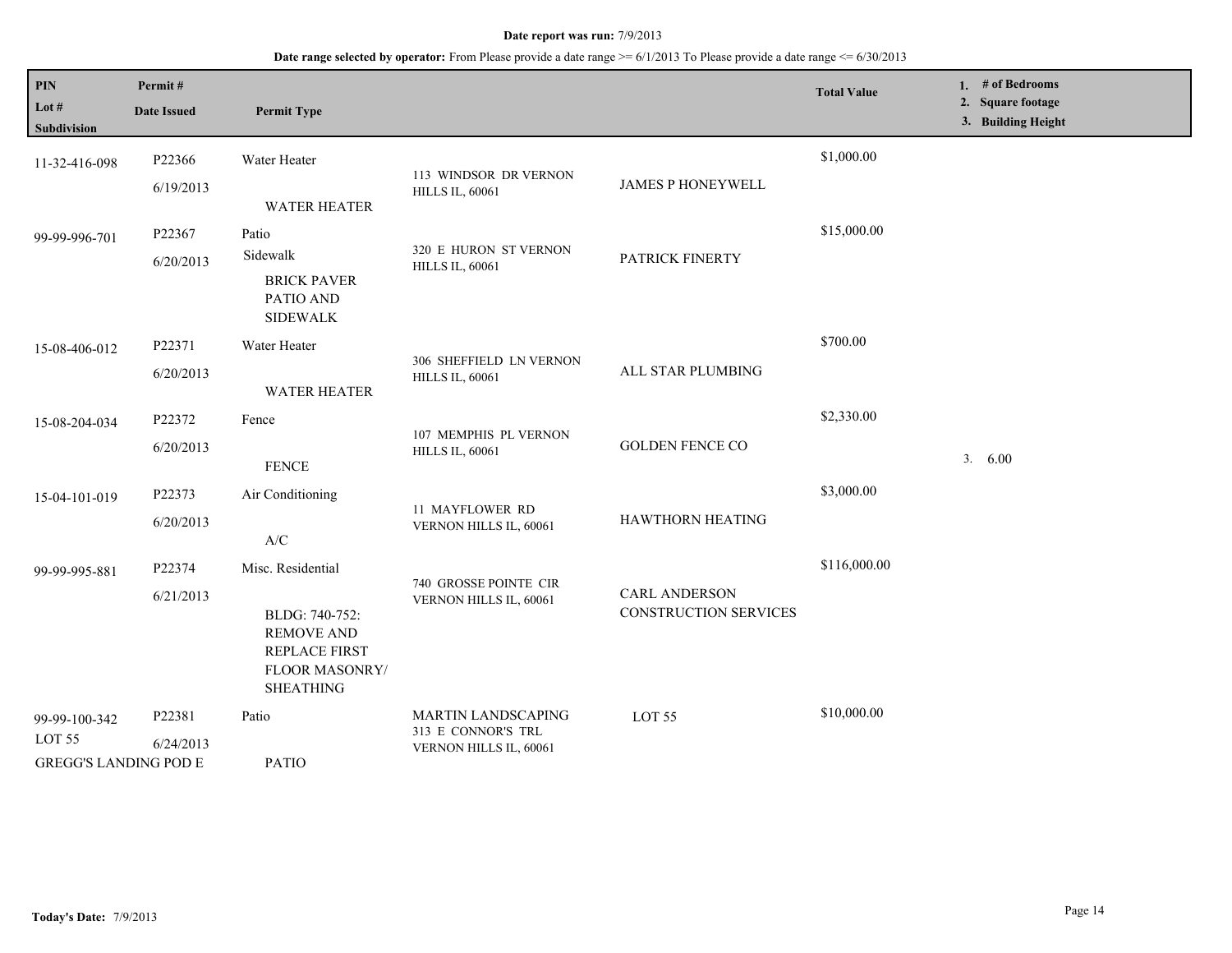| PIN                    | Permit#                                                         |                                                                               |                                                 |                                             | <b>Total Value</b> | 1. # of Bedrooms                        |
|------------------------|-----------------------------------------------------------------|-------------------------------------------------------------------------------|-------------------------------------------------|---------------------------------------------|--------------------|-----------------------------------------|
| Lot $#$<br>Subdivision | <b>Date Issued</b>                                              | <b>Permit Type</b>                                                            |                                                 |                                             |                    | 2. Square footage<br>3. Building Height |
| 15-05-413-016          | P22384                                                          | Private Sidewalk                                                              |                                                 |                                             | \$7,450.00         |                                         |
|                        | 6/24/2013                                                       | Fence<br>Patio <sub>RONT</sub><br>WALKWAY,<br>RETAINING WALL,<br>PATIO, FENCE | 202 MYSTIC PL VERNON<br><b>HILLS IL, 60061</b>  | ELIZABETH SAUTER                            |                    |                                         |
| 99-99-991-908          | P22385                                                          | Air Conditioning                                                              |                                                 |                                             | \$6,342.00         |                                         |
|                        | 6/25/2013                                                       | A/C                                                                           | 1946 N OLYMPIC DR<br>VERNON HILLS IL, 60061     | AARON & TRECKER HEATI<br>AIR                |                    |                                         |
| 11-32-204-009          | P22386                                                          | Air Conditioning                                                              | 109 HAMILTON PL VERNON                          |                                             | \$6,987.00         |                                         |
|                        | 6/25/2013                                                       | $\ensuremath{\text{A}}\xspace/\ensuremath{\text{C}}\xspace$                   | <b>HILLS IL, 60061</b>                          | PRO TEMP OF ILLINOIS, INC                   |                    |                                         |
| 15-06-409-012          | P22387                                                          | Re-Roofing                                                                    | 221 N FIORE PKWY                                |                                             | \$4,900.00         |                                         |
|                        | 6/25/2013                                                       | <b>REROOF</b>                                                                 | VERNON HILLS IL, 60061                          | COUNTRYSIDE ROOFING SI<br>& WINDOWS (UNLTD) |                    |                                         |
| 99-00-000-446          | P22388                                                          | Air Conditioning                                                              | 437 E PINE LAKE CIR                             |                                             | \$2,600.00         |                                         |
|                        | 6/25/2013                                                       | $\ensuremath{\text{A}}\xspace/\ensuremath{\text{C}}\xspace$                   | VERNON HILLS IL, 60061                          | ALLIED AIR CONDITIONING<br><b>HEATING</b>   |                    |                                         |
| 15-04-307-011          | P22392                                                          | Fence                                                                         | 2 CHEROKEE RD VERNON                            |                                             | \$5,600.00         |                                         |
|                        | 6/25/2013                                                       | <b>FENCE</b>                                                                  | <b>HILLS IL, 60061</b>                          | RICHARD R MCCORMICK                         |                    | 3.4.00                                  |
| 99-99-995-951          | P22393                                                          | Water Heater                                                                  | 499 GROSSE POINTE CIR                           |                                             | \$778.00           |                                         |
|                        | 6/25/2013                                                       | <b>WATER HEATER</b>                                                           | VERNON HILLS IL, 60061                          | ROMAN KOMLEV                                |                    |                                         |
| 15-08-406-003          | P22394                                                          | Deck                                                                          |                                                 | <b>KURT LUKAS</b>                           | \$3,500.00         |                                         |
|                        | 6/26/2013                                                       | <b>DECK</b>                                                                   | 309 HADDON CIR VERNON<br><b>HILLS IL, 60061</b> |                                             |                    | 3. 2.00                                 |
| 15-05-422-002          | P <sub>22400</sub>                                              | Driveway/Slab                                                                 | 209 ALPINE DR VERNON                            |                                             | \$2,500.00         |                                         |
|                        | Sidewalk<br>6/27/2013<br><b>DRIVEWAY AND</b><br><b>SIDEWALK</b> | KHALID MAHMOOD<br><b>HILLS IL, 60061</b>                                      |                                                 |                                             |                    |                                         |